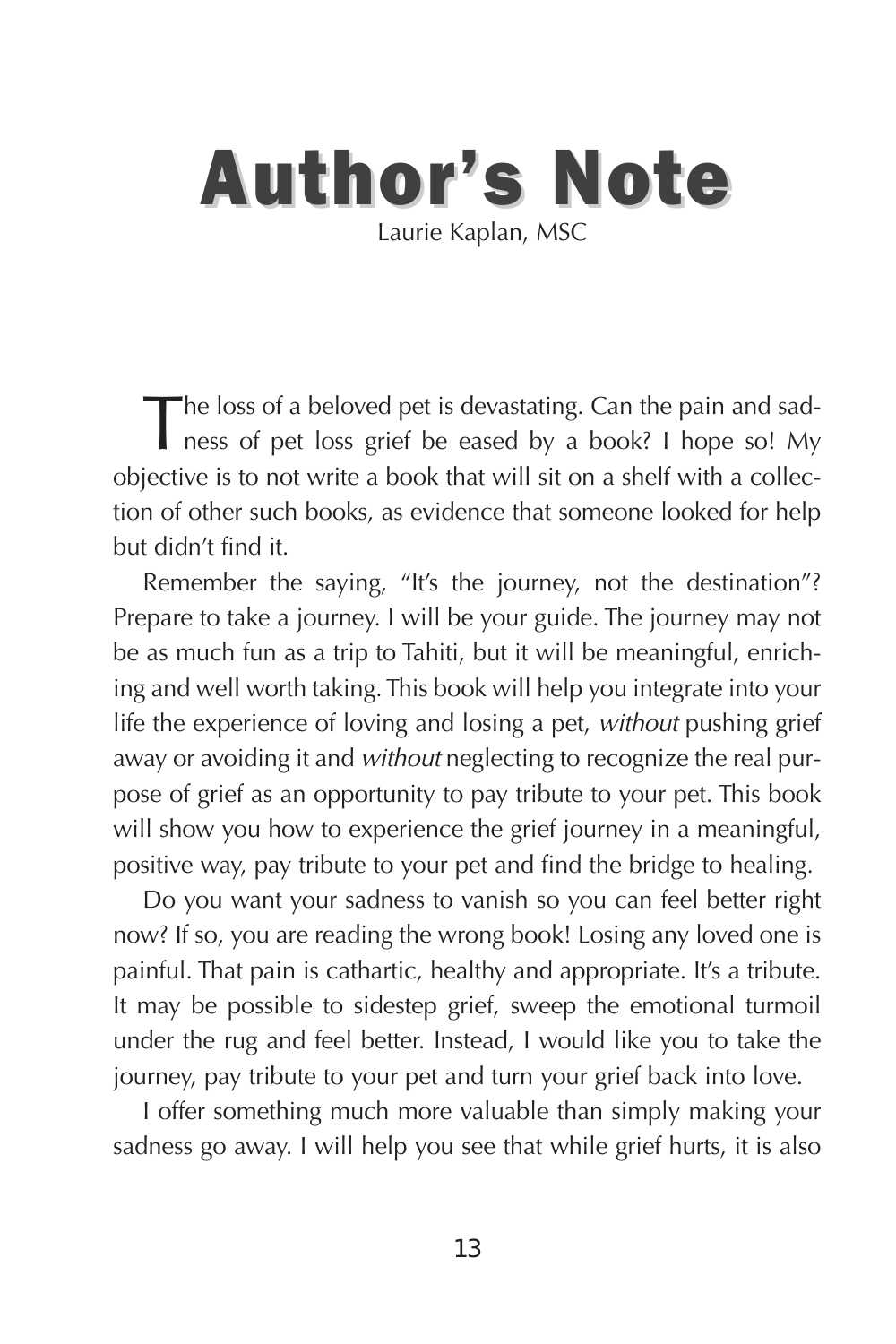a rite of passage that allows you to pay proper tribute to your pet and help you through your loss in a way that you will value for the rest of your life. Your grief journey is actually the bittersweet last chapter in the long, wonderful story of you and your pet.

This book is a tool to help you on the journey from loss to legacy. It will help you move from despair, anger and unbearable sorrow to a new understanding of the loss as the price we pay for the amazing privilege of experiencing the magical person-pet bond. The final destination of your journey will be an appreciation of the love you had and the memories you will always have.

While reading this book and writing your personal answers to the questions, your sadness will lift. You will feel stronger and less alone. Your grief will become less sad, painful and difficult. It will become an expression of love for your pet.

## BULLET

From September 19, 1992 until November 20, 2004, I shared my life with a remarkable Siberian Husky. I found Bullet at my local SPCA when he was 18 months old. His previous caretaker had relinquished him as pay back for running away too many times. I was entranced and intrigued by this dog's beauty. I was mesmerized by his stare and I was compelled to take him home.

Like Bullet's previous owner, I was confounded by the Siberian's favorite game—escape and run. I lost track of how many times I frantically chased him down streets, through woods, over hill and dale, while he had the time of his life watching me try to catch him.

As luck—or destiny—would have it, Bullet and I developed a strong and beautiful bond. He became an integral and essential part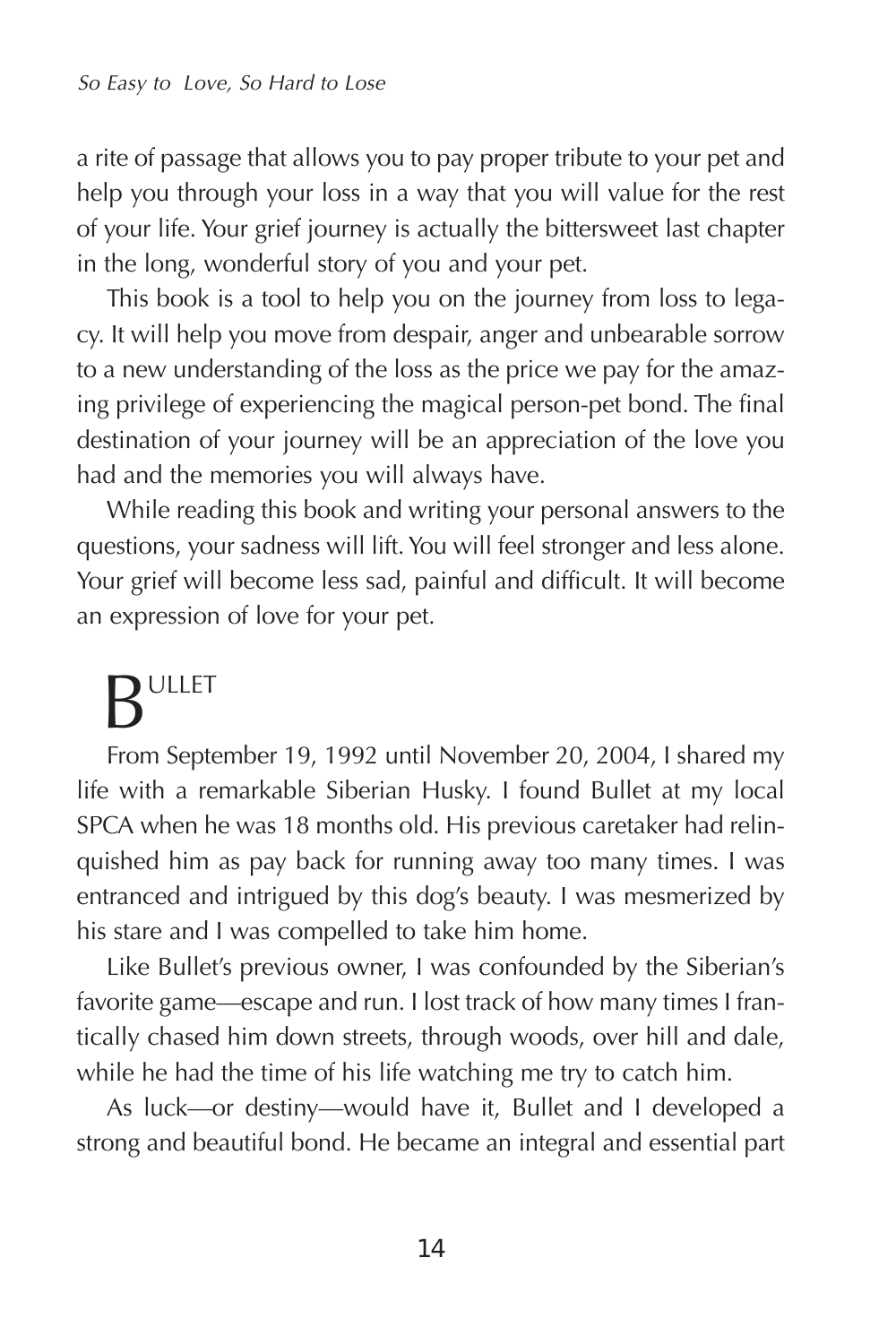of my life. I remained entranced and intrigued for the 12 years, 2 months and 1 day that Bullet graced my life.

In July, 2000, when Bullet was 9 years old, he was diagnosed with lymphoma, a terminal cancer. I thought I would lose Bullet to cancer. The hoped-for survival for dogs with lymphoma who have chemotherapy is 12 to 18 months, but the Universe smiled on us. Bullet was in a very small percentage of dogs to survive the disease. With chemotherapy, a special homemade diet and a home care regimen that I designed, Bullet lived out his natural life in remission from lymphoma. He survived four years and four months after his diagnosis and was still in remission at the end.

In 2002, Bullet developed a heart condition. The prognosis was 6 months at the outside, but Bullet survived five episodes of congestive heart failure over the next two years. His veterinarians gave him a new nickname—the Magic Bullet. Now, I expected to lose him to heart disease rather than to cancer.

In 2004, at the urging of Bullet's oncologist, I released the book, Help Your Dog Fight Cancer to help others fight cancer for their dogs as I fought cancer for Bullet. That book has helped more than 20,000 families and their dogs. That same year, I founded the Magic Bullet Fund, to finance cancer treatment for dogs whose owners could not afford it. For dogs in the Fund, I raise funding to pay for cancer treatments, educate owners about canine cancer and help them make decisions about treatment, side effect remedies and home care. The Magic Bullet Fund has helped more than 100 dogs fight cancer so far.

And I continued to take care of my own Magic Bullet, my cancer and heart disease survivor, always aware that I might lose him at any time but enjoying every moment he was still with me.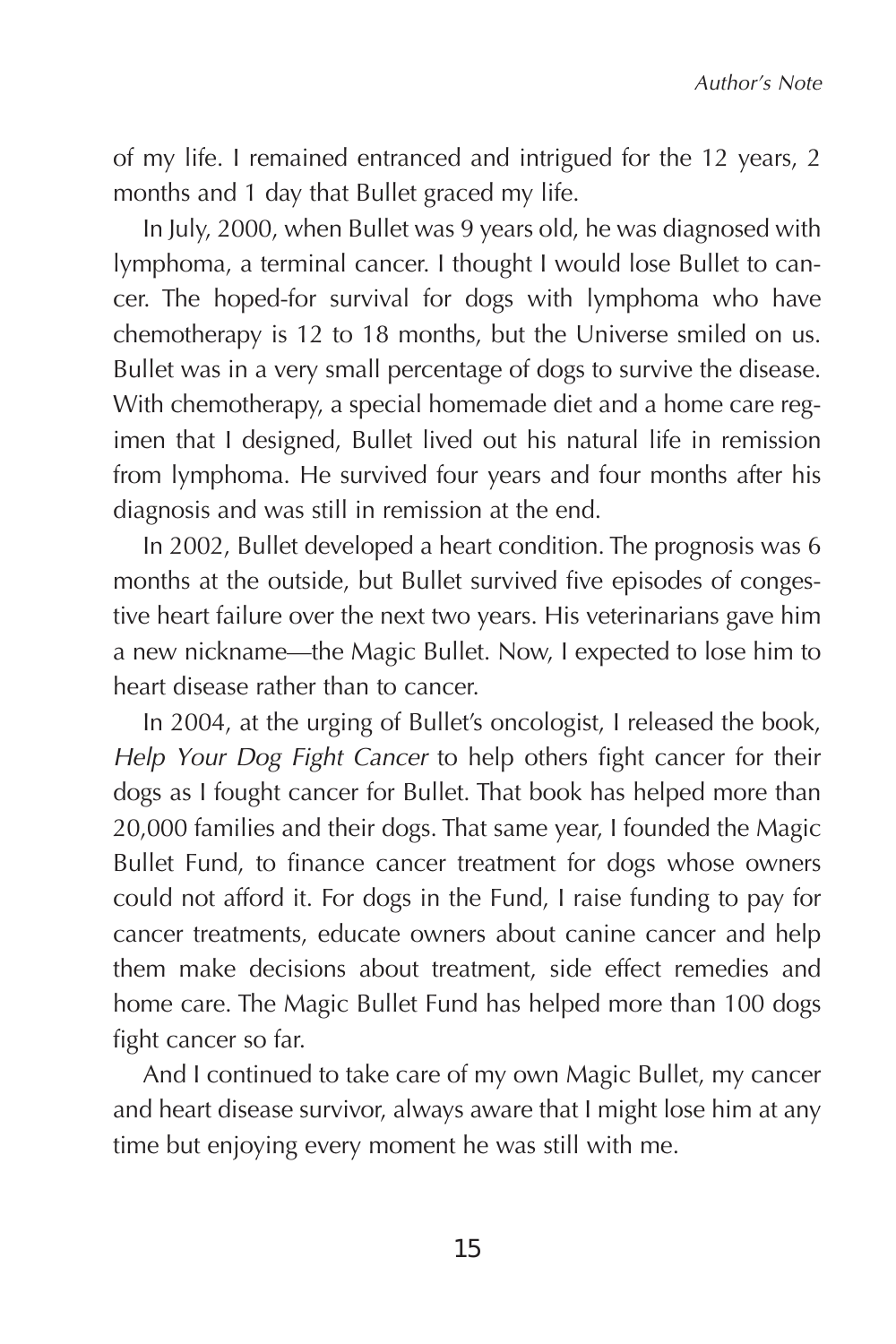### **RUNO**

In July of 2000, I brought Bullet to a veterinary clinic for his first chemotherapy treatment. A woman was at the front desk, waiting to settle her bill. After Bullet was taken back for his chemo treatment, the woman caught my eye. She removed a photo album from her purse and showed me pictures of her dog. The woman proceeded to flip through the album, page by page.

"Here's Bruno just after he died.... Here he is from another view.... This is Bruno an hour later, after I combed his coat, Bruno with his favorite toys arranged around him, Bruno at the crematorium...." Here is a photo of my shrine for Bruno.

Then she told me that Bruno had died several years ago. At that moment, my sympathy turned to dismay. I thought about the woman long after I left the clinic. Her grief for Bruno had become a gaping wound that remained open for years. Her grief haunted me.

I searched the faces of strangers and friends. I wondered who they might have lost and what grief they might be carrying, just below the surface. Were they holding back grief poised to explode at any remote reminder, or was it carefully and deeply buried where it would fester but never be acknowledged or examined?

# **BULLET'S LEGACY**

On November 20, 2004, it was my turn to grieve. At nearly 14 years old, cancer free, Bullet died in my arms. I began to revive him, but stopped. I realized later that Bullet had had a perfect death. If I had revived him, it wouldn't have been for long and a second death would most likely not have been as perfect.